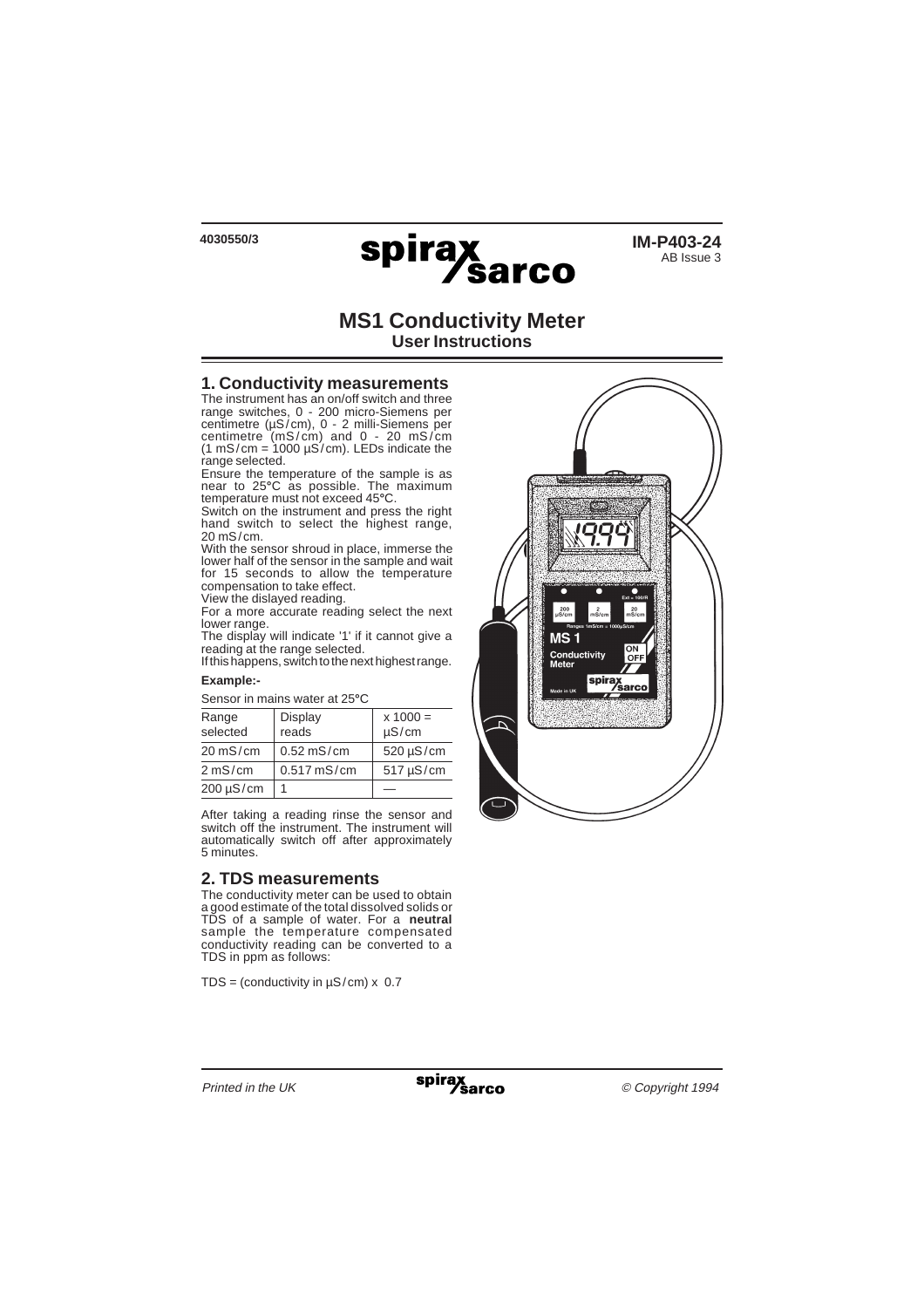# **3. Taking samples of boiler water**

It is very important to take a representative sample of boiler water for analysis. The first part of any sample drawn from a level gauge glass drain or from an external level control chamber will contain relatively pure water mainly consisting of condensed steam. This must be flushed away before a true sample can be obtained.

A sample cooler should always be used for taking samples of boiler water. If water is simply drawn from the boiler, a proportion will violently flash off into steam as its pressure is reduced. This is not only very dangerous, but any subsequent analysis will be inaccurate due to the loss of flash steam. Since for analysis a sample temperature close to 25**°**C is required a sample cooler will also save time.

## **4. Neutralising the sample of boiler water**

Since acids and alkalis have a large effect on the electrical conductivity, in order to obtain a measurement of the TDS of a sample of boiler water it is necessary to neutralise the alkalinity.

### **Proceed as follows:-**

- a. Add a few drops of phenolphthalein indicator solution to the cooled sample. If the sample is alkaline a strong purple colour is obtained.
- b. Add acetic acid (typically 5%) drop by drop to neutralise the sample, mixing the sample until the colour disappears.
- c. Measure the conductivity and convert to TDS as described in Section 2.

## **5. Maintenance**

The sensor should be cleaned from time to time depending on use. Remove the shroud from the sensor and clean the carbon electrodes gently with a bristle brush and ordinary kitchen liquid cleaner. Rinse well under running water and replace the shroud.

Replace the battery when the warning indicator shows on the display. Slide open the battery compartment on the back of the instrument to obtain access to the single 9 V battery (PP3 or equivalent).

No other maintenance is possible. The sensor is permanently wired into the instrument so in case of damage the whole unit should be returned for repair.

## **6. Using the extension lead**

An extension lead is provided to allow ac resistance measurements to be obtained on installed conductivity probes in order to check their condition. To use the extension lead, plug it into the instrument and connect the crocodile clips directly to the probe terminals. Press the 20 mS/cm range switch. The ac resistance in ohms is then 100 divided by the displayed reading.

### **For example:-**

Display reads 5.00 Resistance =  $100 \div 5.00 = 20 \Omega$ . The minimum resistance that can be measured is 5 Ω.



**MS1 Extension Lead**

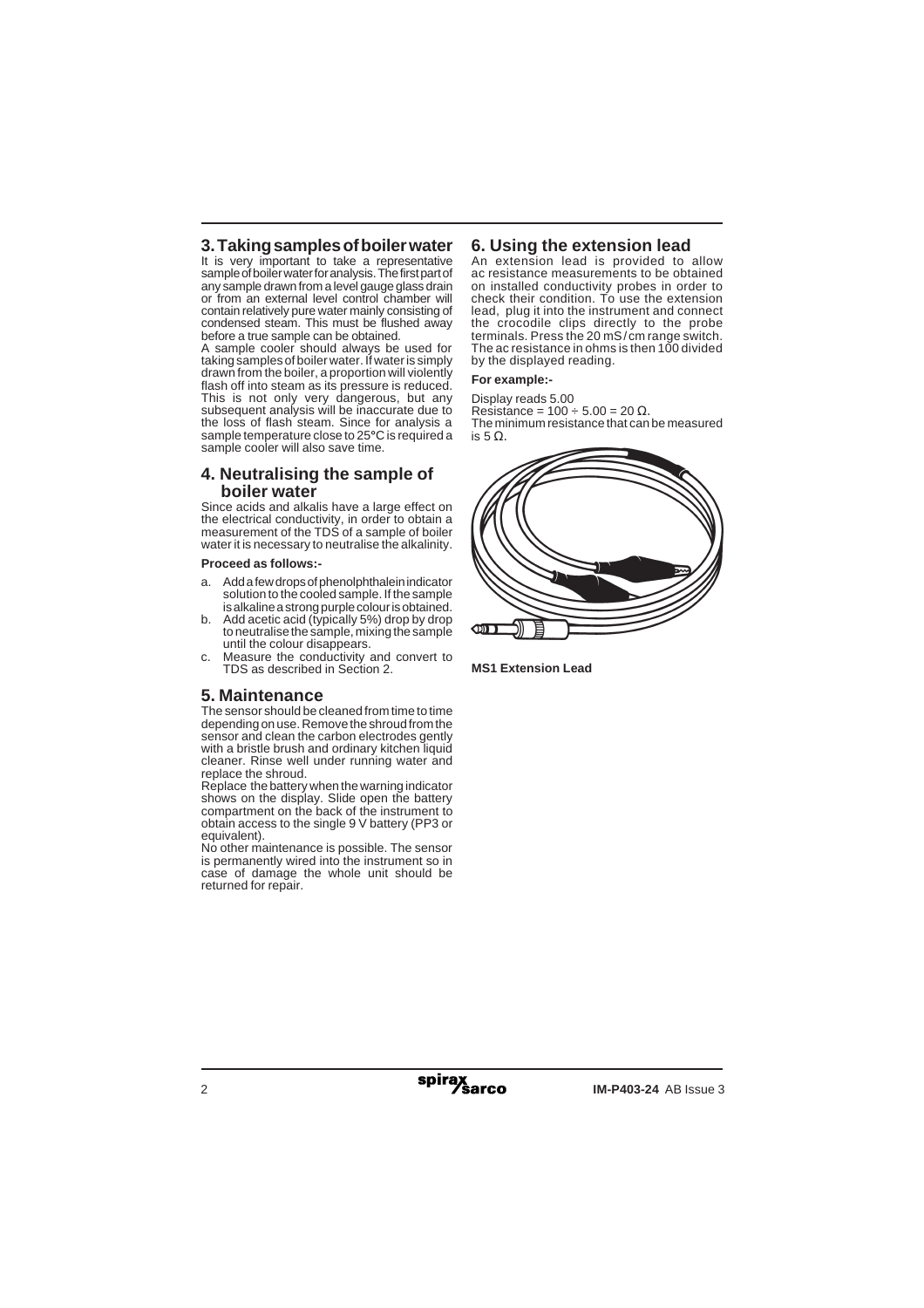## **7. Determining the probe condition**

In order to determine the probe condition, its cell constant, (the factor relating liquid conductivity and probe resistance), must be found.

### **To find the cell constant:-**

Multiply the conductivity at 25**°**C by the figure in the table below to find the conductivity at boiler temperature.

| Boiler pressure 5<br>(bar g) |  | 10 | 15                           | $\cdot$ 20 $\cdot$ | 32 |
|------------------------------|--|----|------------------------------|--------------------|----|
| Multiply by                  |  |    | 3.68 3.91 4.18 4.53 4.8 5.28 |                    |    |

- Divide the resulting conductivity reading (in  $\mu$ S/cm) by 1,000,000 to give a conductivity in S/cm.
- Multiply this figure by the probe resistance in ohms, (see Section 6) to obtain the cell constant.

A typical cell constant for the probe used in BCS 1, 2, and 4 systems is 0.3, (approximately).

The probe used in the BCS3 system will have a typical cell constant of 0.3 to 0.7.

If a cell constant above  $0.7$  is found for a BCS1, 2, or 4, or above 1.0 for a BCS3, the probe is suspect and should be removed for inspection and, if necessary, cleaning or replacement.

A low cell constant indicates that the probe is able to conduct well, whereas a high cell constant indicates that the probe tip has become less conductive, perhaps due to a build-up of scale.

A very low cell constant, however, could indicate an internal short circuit. The further the probe tip from any part of the boiler, the higher the cell constant.

### **Example:-**

A BCS3 system fitted to a boiler operating at 10 bar g (saturated temperature 184**°**C).

The conductivity meter reads 4800 µS/cm for an un-neutralised sample at 25**°**C.

The probe resistance, measured using the meter and extension lead, is 20 ohm.

- Multiply the conductivity by the figure given in the table for a 10 bar boiler:-  $4800 \times 4.18 = 20064.$
- Divide by 1,000,000 to give a conductivity in S/cm:-
- $20064 \div 1,000,000 = 0.020064$

- Multiply by the probe resistance in ohms to obtain the cell constant:-

0.020064 x 20 = **0.40128**

The cell constant of the probe is well within the 0.3 to 0.7 range and attention is not required.

# **8. Calibration**

The instrument is pre-calibrated and should need no adjustment in normal use.

If calibration to a standard solution or a master instrument is required, remove the sealing plug to the left of the display and adjust the potentiometer using a small screwdriver. The calibration range is  $+/- 20$  % over 20 turns (approximately). Calibration does not affect the measurement of resistance when using the extension lead.